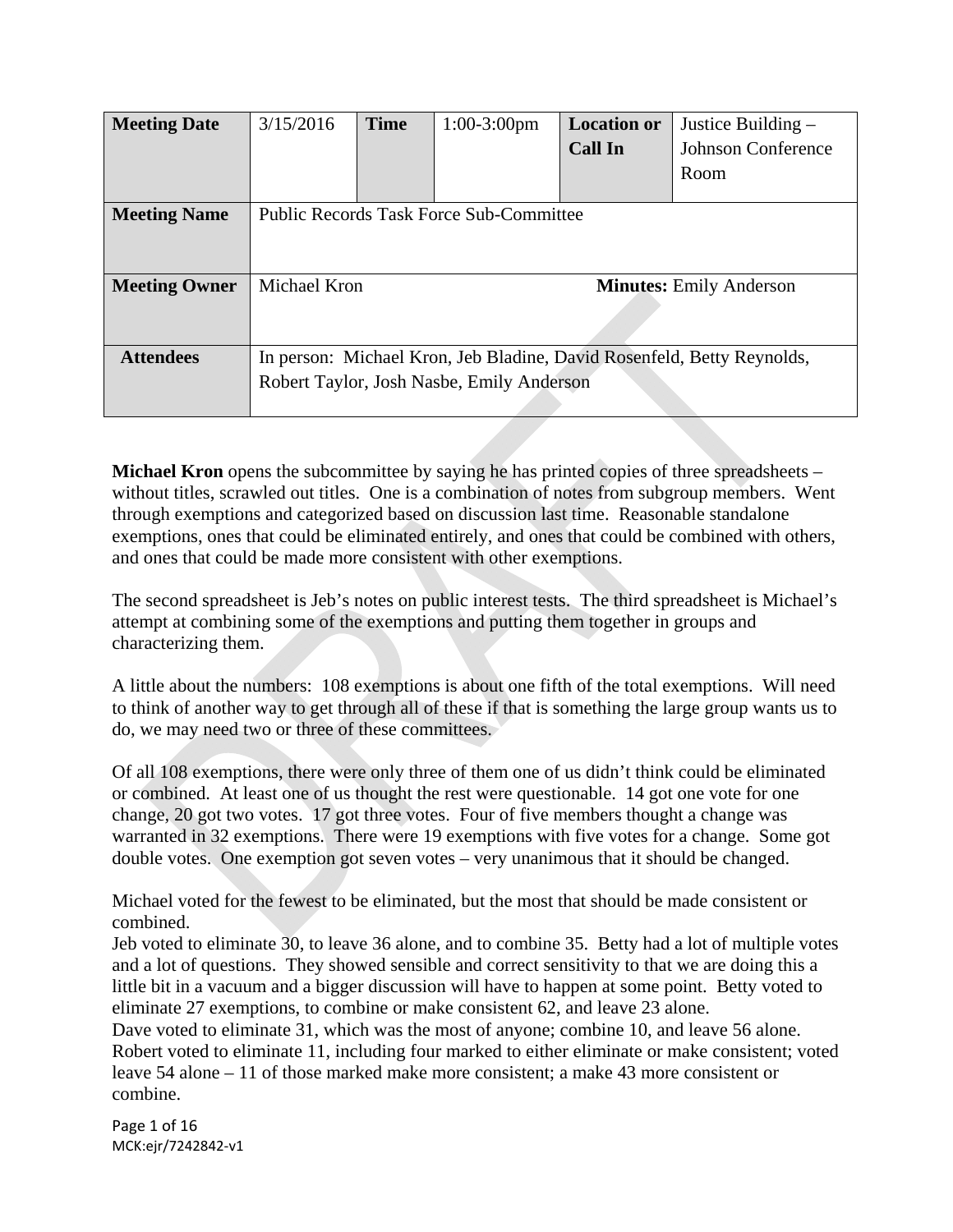There is definitely clear agreement that exemptions are not in good shape, and we all expected to find that. Clear ideas to whether eliminating or combining exemptions is really the way to go. Robert and I were inclined to make things consistent; you didn't think the exemptions were necessary in the first place.

My goal was informed by my work on Kroger's initiative 10 years. He didn't suggest any substantive changes to make things consistent, so it was a list under categories. That approach may have been on my mind.

**Betty Reynolds** – It was a humbling experience. Going through them made me appreciate that every one of them probably had a constituency that feels passionately about its inclusion. A lot of them had to do with legal process, and for those I will defer to those with legal expertise. My role is to represent the public interest, and I want to keep that in mind. I have respect to those of you who might have been advocates for their inclusion. I wanted to be mindful of what a significant task this is. I do like the way Senate Bill 41 was organized. I think you nailed it in your effort to combine. Jeb, a lot of my comments had to do with a public interest test, and the possibility of making the exemption temporary until the need for the exemption passes.

**Michael Kron** – For the record, I realize I didn't note who was here. Also in attendance is **Betty Reynolds** who just spoke, **Dave Rosenfeld**, **Robert Taylor**, **Jeb Bladine**, and myself **Michael Kron**. Scott Winkels has not yet joined us.

**Dave Rosenfeld** –Principles I was using was (1) anything related to law enforcement and criminal activity, I deferred to what was in the statute. On the plain face of it, it made sense. I figured Law enforcement has its reasons for wanting to do certain things. Anything that seemed related to protecting a vulnerable person or victim or whistleblower, I tended to defer to statute. That counted for most of the things I gave a pass to. I didn't spend much time thinking about the combination, I knew that there were other people here thinking about that. I thought my time was better spent making black and white determination on what was problematic and what was not. When I was assigning something as problematic, I didn't always find it completely problematic, just problematic enough to have questions on it. I wanted to place a flag with questions.

**Michael Kron** – When you had questions or comments, they do appear in spreadsheet.

**Robert Taylor** – It was a chore. It was humbling to see all of these. It is reminiscent of the tax code, loop holes and tax breaks special interests have been able to carve out. All of those exemptions were hard fought by some constituency; have to be respectful of that legislative choice. There were a lot of categories. There are number of exemptions for security plans, and I wonder why you need three statutes to say that? Why do you need the other ones? Duplication makes it hard for people to administer. It should be simpler. Easier to administer, easier to understand why they are denied or given information. Same thing in mediation, there are so many different exemptions – it's all kind of the same thing. Why do we need 15 different exemptions?

Page 2 of 16 MCK:ejr/7242842‐v1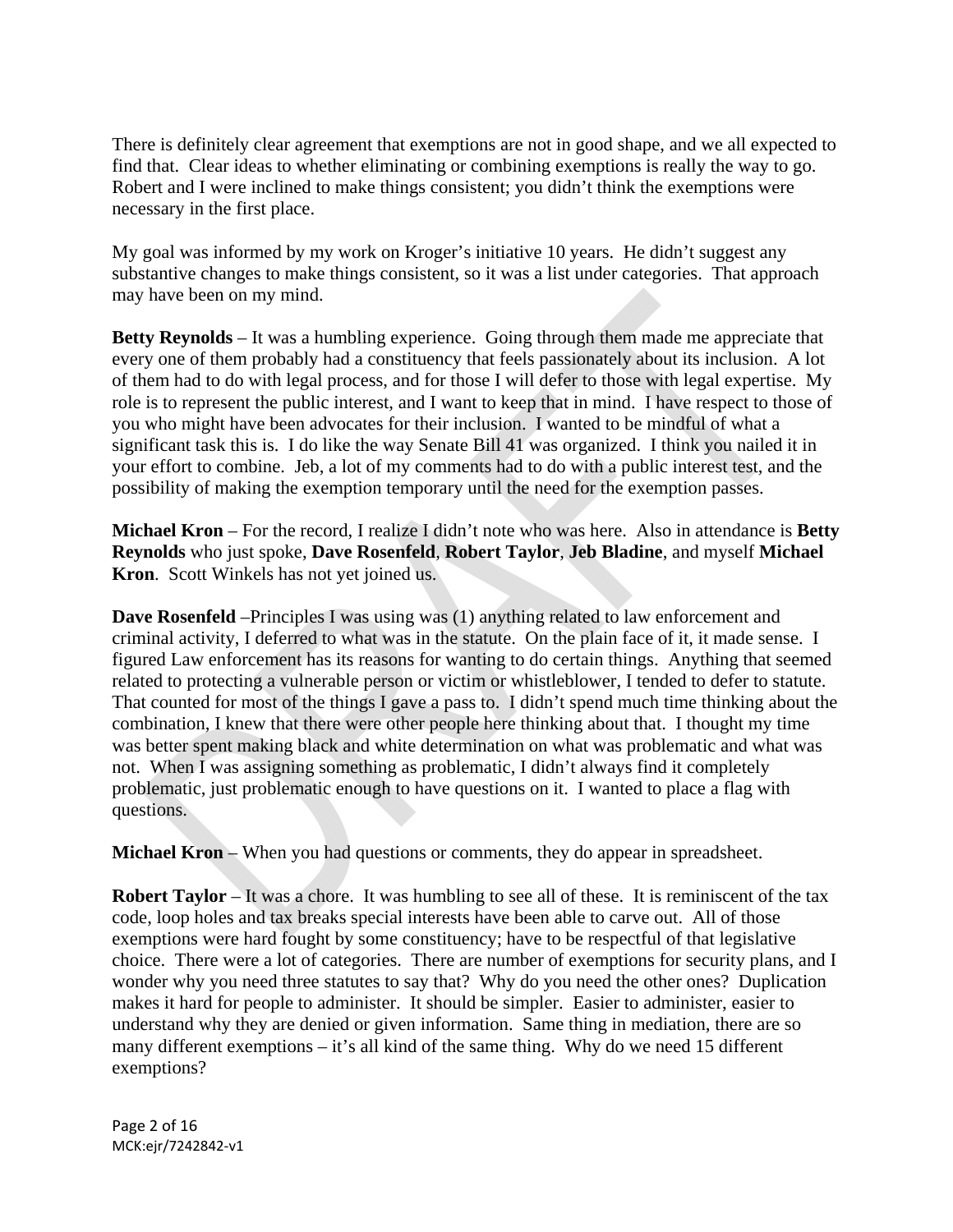**Michael Kron** – AG is tasked by statute with adopting rules which agencies can adopt to make their mediations confidential. I had the opportunity to tell a few people in the mediation field that there seems to be a lot of questions from this group about why there is the need to have all these rules around mediation confidentiality. What you say is going to come out, at least at the end of the day.

**Jeb Bladine** – It was humbling; to see a lot of these for the first time. Did the public interest part first, that was fairly easy; clearly identifying the different language used to describe the nature of the public interest. It was pretty straightforward, it took while. I found that I have this huge bias for there being some public interest in far more exemptions. All of the ones that have no public interest test seem to me like there needs a review with a possible public interest test. We don't know what public interest is exactly. Everyone has different understandings of that. I pictured 435 public hearing in front of the legislature at some point. A bill could die of the weight to fix all of these exemptions. I would hate to see the task force try to solve all of this, we wouldn't have anything for 2017. I think 192.502(9) ought to be moved up to 192.501. There's been a lot invested in getting all these exemptions. Not easy to talk to all of these constituencies, it could be quite a task.

**Michael Kron** – could you move that debate by moving 509...

**Jeb Bladine** – It would stretch it out, it would take a while to look at 435. Maybe we can do that.

**Michael Kron** – I think what you're suggesting is the enormity of making substantive changes exemption by exemption is difficult to contemplate. We all would share that assessment. The question, then, is what are we going to offer that is worthwhile? Every interest group would realize it if we just tried to move sub (9) into 501 and they would be here.

**Jeb Bladine** – I don't know if they were intended not to have public interest. Some of them have specific mention. Not sure if that was the intent, that there is no public interest.

**Michael Kron** – it would be hard to tell, to piece that together.

**Jeb Bladine** – That would bring people out of the woodwork. I didn't get to your piece and I hope to spend some time with it now.

**Michael Kron** – I'm happy to talk about it. Anything I marked with a three should be combined with other; anything I marked with a four should be consistent with others. I pulled all those out and looked at them independently. I haven't said what I want to combine it with. I found 88 exemptions that I put into 18 different groups.

Kroger's catalogue had 10 categories, and 10 seems better than 18. These might be better viewed as subcategories to the broader categories we have been talking about. We decided to break out because the bigger group got hung up on what the reasons are that the Legislature should consider an exemption. We agree that private economic affairs and protecting personal privacy and safety were legitimate basis for exemptions. Public safety was a necessary category,

Page 3 of 16 MCK:ejr/7242842‐v1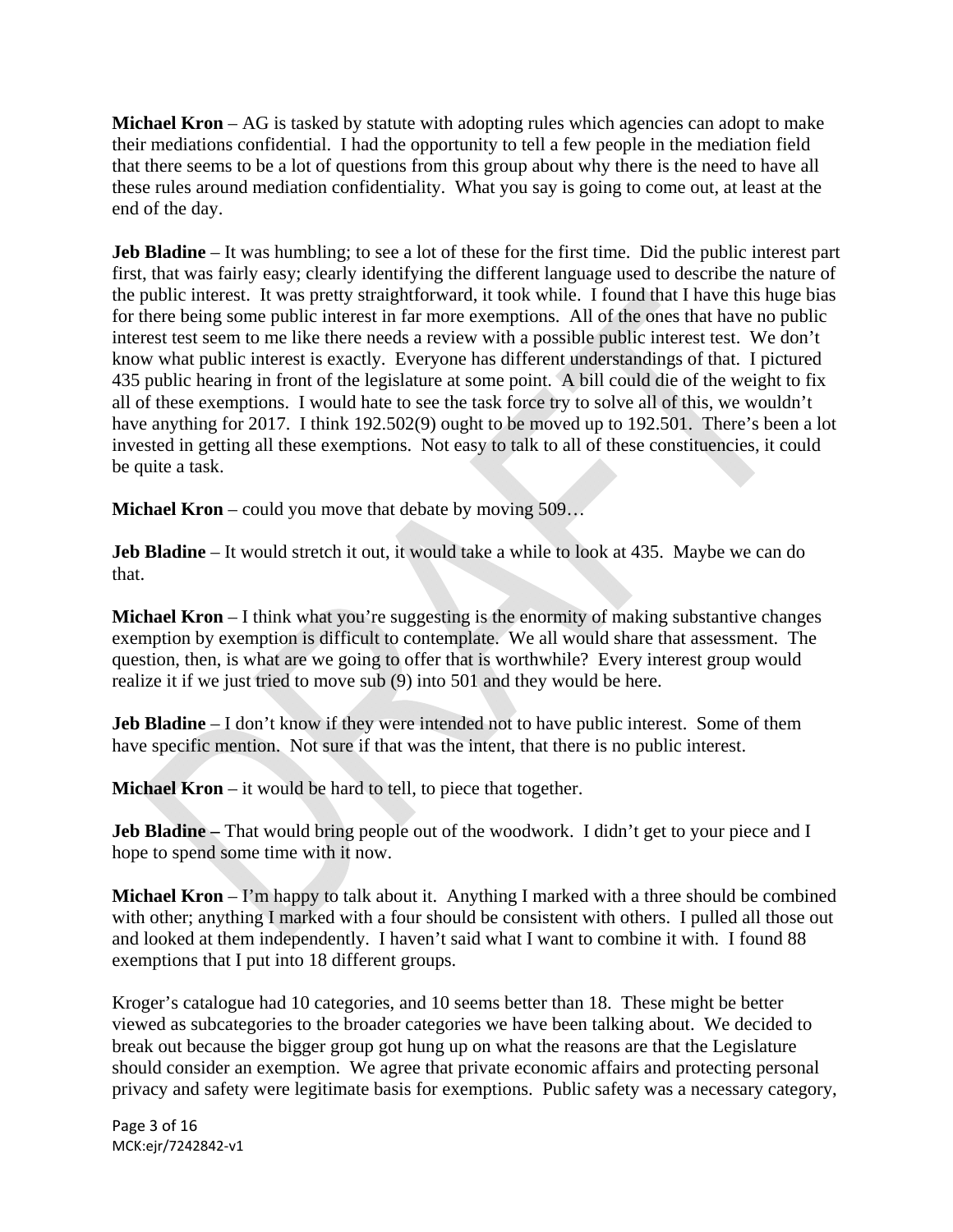grouped a bunch into administration. The idea of sub categories is best viewed within those larger categories.

I found exemptions related to computer programs and data. There were some interesting questions about these that I want to get to.

Second was notices prosecuting attorneys send in anti-trust or unfair trade practice. Basically, if you're looking into a company for an unfair trade practice or an anti-trust practice, you have to send notice early on. This statute provides that the notice is confidential until the case is actually filed.

Competitive procurement exemptions – prevents bidders from undercutting each other when trying to get business with the state. It makes a lot of sense for people to be able to do business fairly.

Confidential submissions – I want to talk about this one, there were a lot of questions. If someone wants to provide something to the government in secret, and the government is willing to accept it and keep it secret, there can be an exemption for that.

Reports to public bodies about other people's conduct. It's usually reports by witnesses. You may want to protect identity of witnesses. It is really necessary for blanket protection in some and limited protection in others?

Test materials – questions and scoring keys. Unclear if it applies to people's completed tests.

Regulatory investigations – This is as opposed to criminal investigations. I included the waste, fraud, and abuse hotline in this category, but also the Dental Board investigations and things of that nature. There are some you won't see in here, such as midwives and massage therapists. A lot of systems are more set up to protect economic interests of those who are in these professions, as opposed to confidentiality while the public body is investigating.

Legislative process – Legislative counsel and fiscal office get proposals from legislators and their staff. Those communications are generally treated as confidential, but there are four or five statutes.

Mediation and litigation should be combined. Basically, dispute resolution.

Security matters. There are several different exemptions, I think they could be combined.

Accident reports for boats and cars. These should be combined, but also most of the information is available in police reports, which are public. Two separate statutes where there could be one.

Business transactions – This is one people had a lot of questions about. Some of them make a lot of sense. If you get a real estate appraisal as a public body, you don't necessarily want the other party to the transaction to know about it. More questions about things that give OCE an exemption for their sensitive business information. This is designed to foster ability to compete

Page 4 of 16 MCK:ejr/7242842‐v1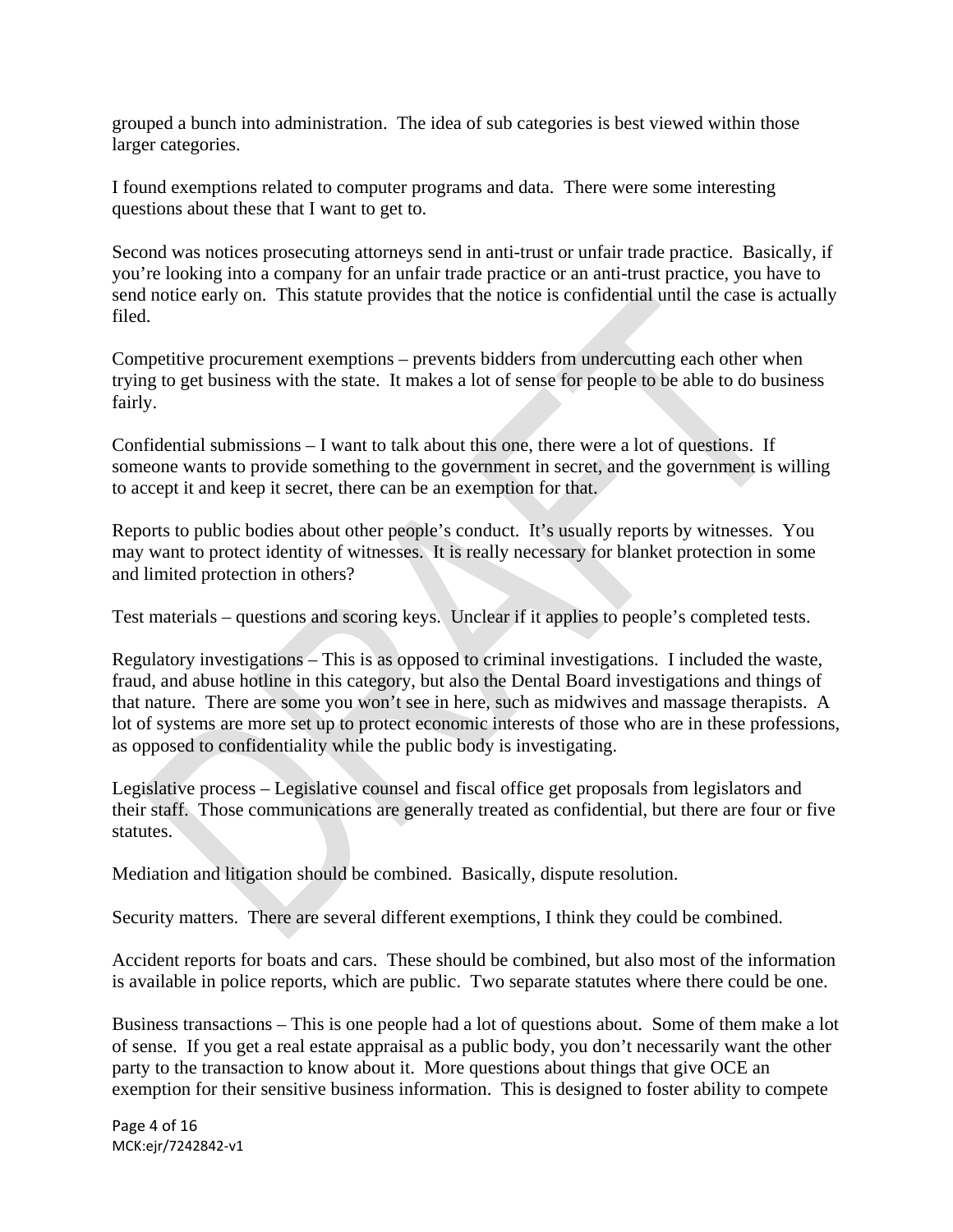with private businesses. The category is designed to capture those kinds of interactions where a public body is participating in the market somehow.

I thought we could combine all the ones related to undercover law enforcement – There is a separate exemption for their fictitious ID, for their undercover license plate, for their identities. I think they could be easily combined

Voter pamphlet material – This is so you don't get to read what people want to publish in favor of their measures before the voters pamphlet goes to press. **Robert** could probably speak to that better than me.

Things designed to protect species or the environment – There were about three in that category

Wire tap records – application obviously needs to be confidential. Information getting out is confidential for slightly different reasons.

Patient safety data, actually several. I couldn't tell from the text of the exemption if it was to protect patients, or data about adverse patient incidents. It seemed to be more about data.

Last category is criminal investigatory information. There is one generic exemption, and then there are a few specific this.

Those are the categories I came up with – I would view them as mostly subcategories of working administration category.

**Jeb Bladine** – Can you get the other  $4/5$  under these categories?

**Michael Kron** – No, but we could do similar work.

**Betty Reynolds** – This feels like progress, the list for combining or consolidating. I have a lot of confidence in your ability to do the same thing with the rest of them. I would be comfortable with you taking a shot at the rest of it, and us make comment afterward. We are looking at a workload and timing crunch.

**Michael Kron** – Not something I am super excited to hear. The good news is we have a new public records counsel starting, so I will have some help. Having done it once, it might be something we could commit to having that – we need to have more streamlined process if we are going to do the remaining four fifths. Any categories you would like to specifically discuss?

**Robert Taylor** – I would comment on one. The one that I think is interesting is the investigatory/investigatory exemptions. Secretary of State has the hotline. Members of the public can file a complaint against a business, and then the regulatory agency can investigate. It seems like you're balancing the desire to encourage and promote complaints (speak up if you think you've been done poorly) – confidentiality for people to feel free to make complaints. The other side, from a business prospective. Encourage people to file complaints – the only ones I want public are the ones that are founded that I actually did something wrong. My inclination

Page 5 of 16 MCK:ejr/7242842‐v1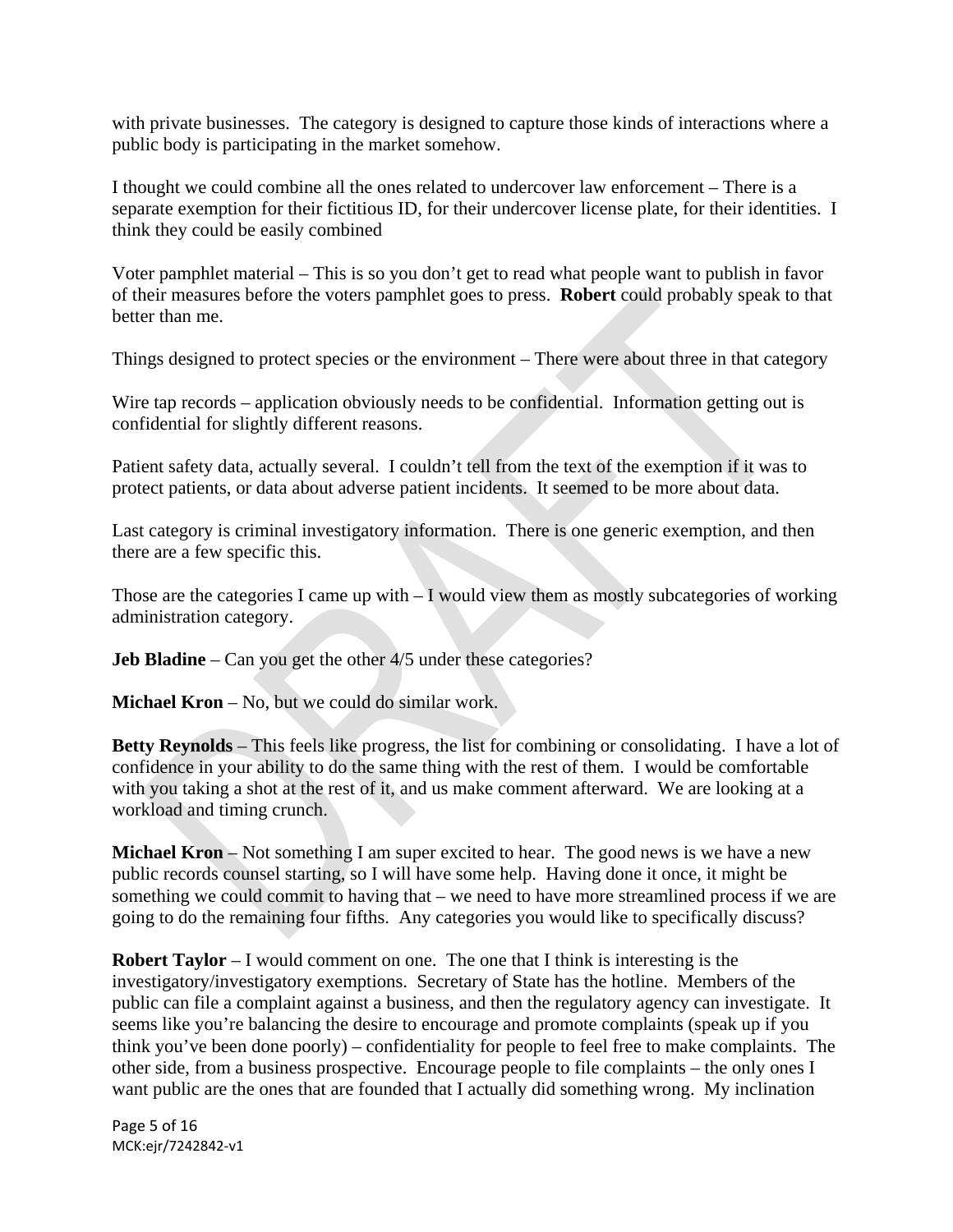would be to ask if we can find a balance in all of those regulatory investigations. Maybe the massage therapist balance is different than the balance for dentists, or for plumbers. Legislature might find a different balance between those competing interests depending on what the interest are.

My overall vision or preference would be to, almost feel like there are so many exceptions, cobbled together other the years. Maybe you just start over. A part of me thinks this is crazy and we should start over, we might be able to do better. I don't think it would be pretty in the legislature. What would be a practical approach? Maybe instead of trying to boil them all down, maybe we start with these – we have 20% boiled down. And let's see if we can get this trough. Reorganize and – let's do that in 2017, and build on that in 2019.

**Michael Kron** – We kind of intentionally chose to take the most controversial and least controversial as our first groups. I think that is an interesting way to approach this. The reality is that I don't have all the regulatory ones categorized. There are a number of different regulated groups. I think that's a fantastic idea to take to the larger group.

**Jeb Bladine** – I agree that we should do it in pieces, but I wouldn't stop that process. It's pretty straightforward. It's not like trying to think through all the pluses and minuses.

**Michael Kron** – There are some that are related in ways, but are best serving different policies. The ones in here are sort of limited in some time. The ones that are not included are the ones that are not limited in time. There are some complaints that you will never get the substance of. You really can't do this without balancing the interests that are at play. We have such different rules profession to profession.

**Robert Taylor** – Maybe there's a good reason for it. We just know what the legislative impression of that balance is.

**Betty Reynolds** – When a central contested case hearings division was proposed, it does tend to bring out regulatory agencies and passionate professions say that our issues are unique, we can't have a central hearing agency. I'm just anticipating that if there was an effort to consolidate, I think you would expect to hear form 130 or so licensing boards.

**Michael Kron** – Phil Keesling tried that, and that is kind of what happened.

**Betty Reynolds** – I'm familiar with some of the issues of SB 41, particularly timeliness and fees, but could you say what percentage of the concern related to the 10 categories?

**Michael Kron** – The way the three things were combined into one bill allowed opponents to pick and choose what they were concerned about. We did hear that by repealing catchall exemption without substantive changes and replacing it with a catalogue, means there were unintentional changes. Honestly, they probably were right to be. The catalogue form SB 41 is about 70% of what we have now.

**Betty Reynolds** – I would like to see us tackle the entire group, not just 1/5 of them.

Page 6 of 16 MCK:ejr/7242842‐v1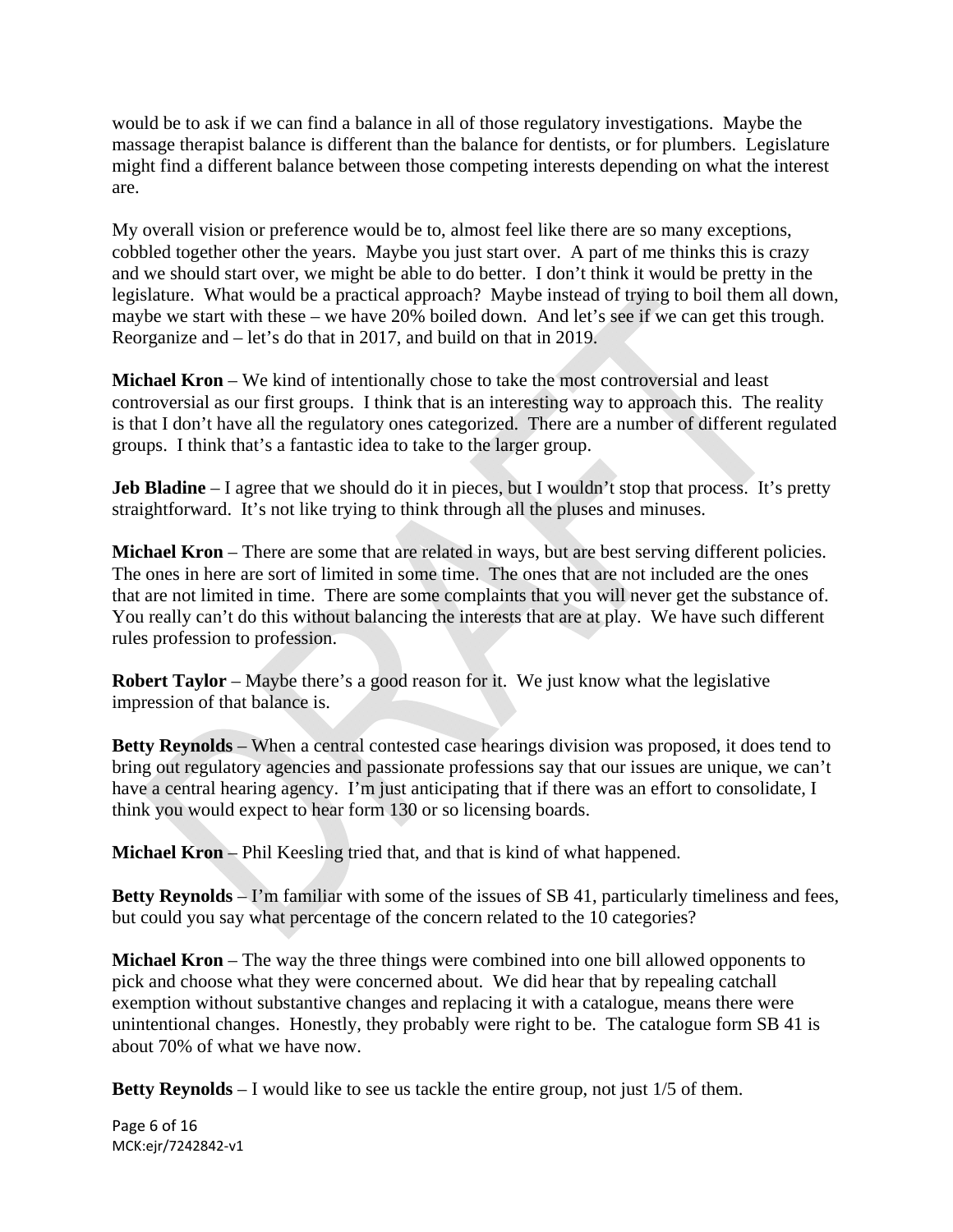**Jeb Bladine** – Find out how the approach works at least legislatively. Let the task force get to some of the really tough stuff. I would like to incorporate some public interest notes in what you have here.

**Michael Kron** – I tried to sort mine by the descriptions before I reviewed it. I definitely will do that.

**Jeb Bladine** – There could be some issues with those.

**Michael Kron** – It's another inconsistency. I think I'm torn between the wisdom that both of you are saying. I'm a lot more confident in this catalog than the last one. Need to eventually get rid of the catchall to make this work. The catchall could be repealed two sessions from now. No one stated they were opposed to the streamlining based on principle. If we just propose catalogue, we aren't proposing any meaningful, substantive changes. We could propose individual changes; we could separately provide a report where we think the previous exemptions are not consistent with the policy statement. I realize however much process we provide through subgroup, the process with the legislature is still there, no matter how much we give them here. Anyone disappointed with our views is probably still going to turn up at the Legislature.

**Robert Taylor** – That gives you a certain freedom, if everyone has the opportunity to appeal to the Legislature.

**Michael Kron** – We all want to get some improvement out of this process. I wanted to mention some common concerns, and give us the opportunity to talk about them. Big picture strategy is an ongoing conversation and need entire group.

The first one I noticed was mediation. Of the top twenty or so, four or five were related to mediation. There were a lot of questions about what is the policy here? I wanted to give you the opportunity to talk about them as a group.

**Jeb Bladine** – A great deal of them say it doesn't apply to public bodies, so I got sidetracked a little bit.

**Michael Kron** – On the agreements, that's right. Most agreements to mediate that involve a public body are public. There are some exceptions for mediating workplace interpersonal disputes. If it's not a state agency, it's assumed to be confidential. If it is a state agency, only confidential if consistent with the rules of our office. Mediation communications of public bodies can be confidential. If they are a state agency, they are confidential only to the extent that rules of the AG's office allow. Very few exemptions let a public body decide for itself what is exempt, but this one does. The AGs office designates the scope of that confidentiality.

**David Rosenfeld** – Section 36, I was at a loss of what the stated principle is. I think you took a stab, but what I'm looking at isn't clear. Why would you want to make that a completely closed system with no disclosure whatsoever, even the outcomes?

Page 7 of 16 MCK:ejr/7242842‐v1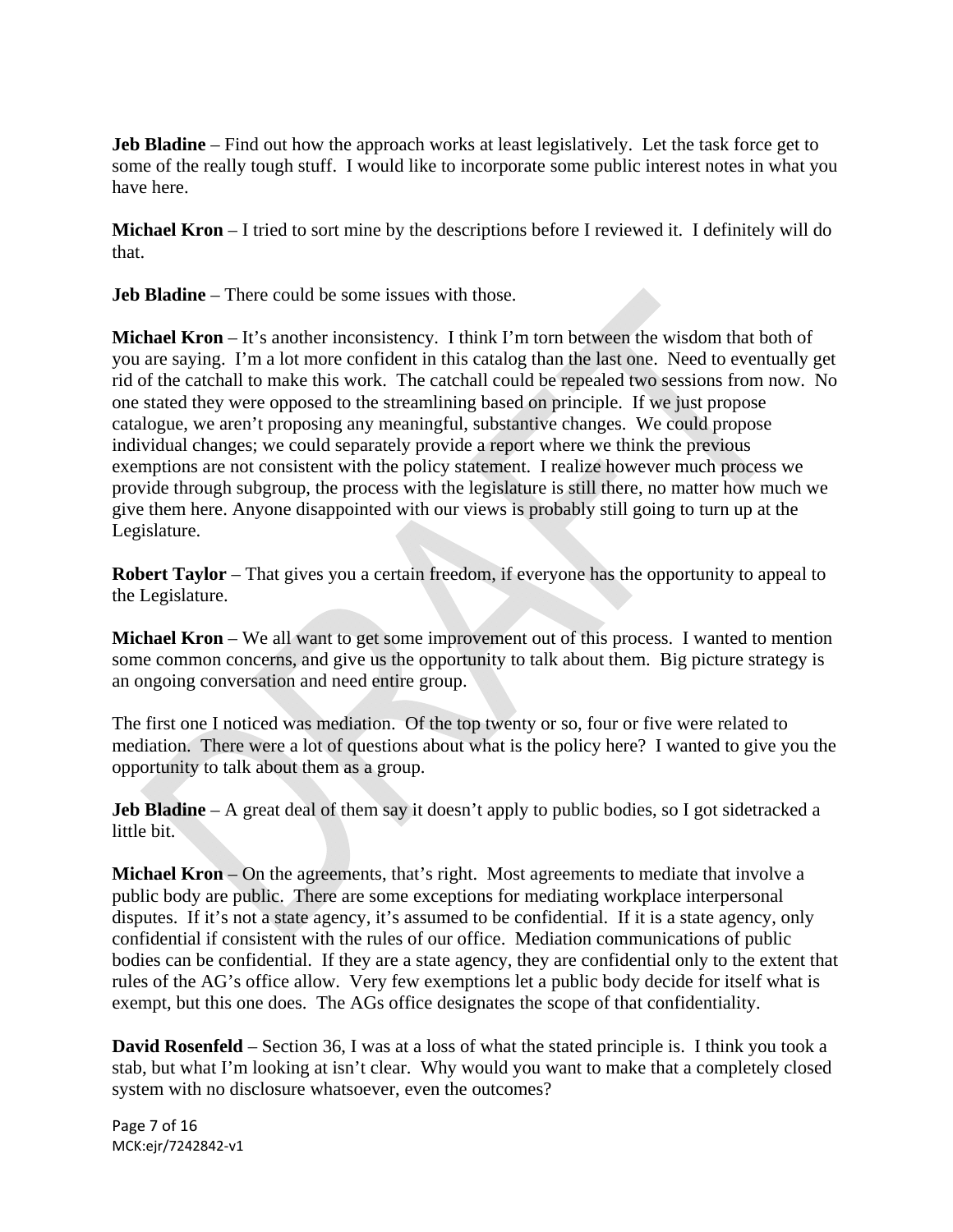**Robert Taylor** – The outcome is disclosed.

**Michael Kron** – If there is an agreement that comes out of it, that agreement gets disclosed. If nothing comes out of it, you don't really get to know what happened in it.

**David Rosenfeld** – Is anyone complaining about the process?

**Michael Kron** – We've heard complaints. Long v. Kroger was a public records and tort dispute between a public employee who was investigated criminally and ultimately not charged, filed some public records requests of the AG's office, sued the Attorney General's Office under tort law. That dispute was mediated and ultimately settled for I think a million dollar payment to Mr. Long, and in the aftermath of that there was a lot of discontent from reporters. The basis for the payment was not apparent because it happened in the context of mediation, and there was a million dollar check processed. Big things can be mediated. I think there are occasional complaints, but there are a lot more cases where everyone walks away who was involved feeling the outcome was worthwhile.

If the mediation people were here they would say that they need to get peoples true opinions. It fosters dispute resolution without taking time up in the courts.

**Robert Taylor** – The question in my mind – if you believe that each one of those represents some legislative balance that was struck, what then is so offensive that we have 400 o 500? Is it just that there are so many? The number itself is not that offensive to me. You can do it the Fed's way, everything has to fit in some narrow category, or the Oregon way where everyone gets a boutique exemption. It's confusing to navigate.

**Betty Reynolds** – I think that was one of the findings in your audit. It was a training issue. For anyone to comply with those requests, it's hard to comply timely and accurately. Can we make it more sensible?

**Robert Taylor** – I agree with that, and that is what the audit found. If all we did was make it simpler for the public to understand, and the substance largely remained the same, I think you've done a service.

**Michael Kron** – that's so nice of you, but I don't think I've done anything alone.

**Robert Taylor** – I think it's fair to say that it took the Legislature 40 years to dig this hole, its fair for it to take 4 or 5 sessions to dig out of it. And we don't have to change the substance all at once, and upset all these people, and you just make it simpler, that's not bad.

**Michael Kron** – I see the appeal of what you're saying, and I don't disagree that it would be accomplishing something. I think it would be accomplishing more if we could at least make them consistent within these categories, which does entail substantive tinkering.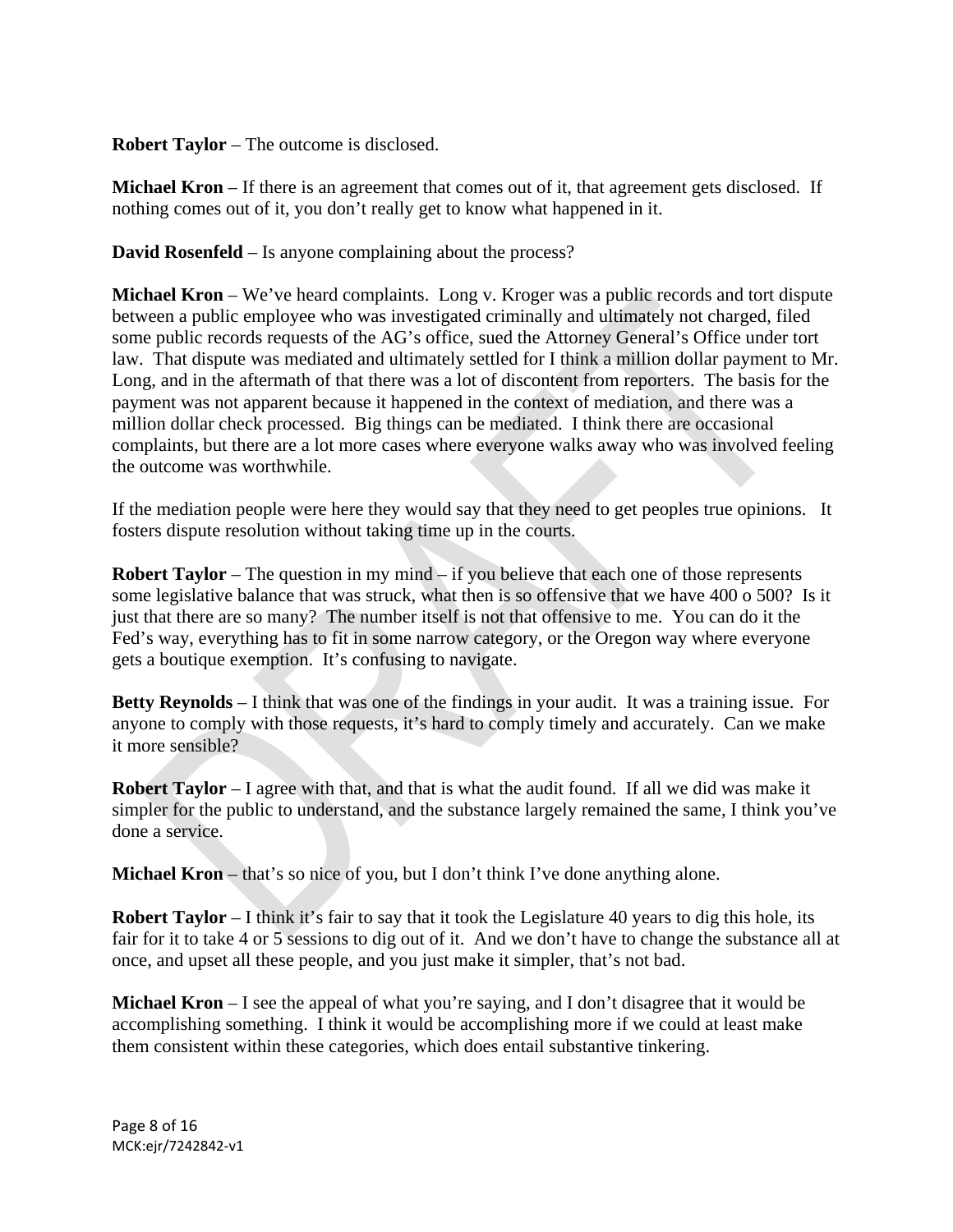**Jeb Bladine** – That's the first level of service. And the next level is consistency and combing. And then there's the public interest issues, of at least maybe confirming there doesn't need a public interest test in some of these. Each one is a higher level service and it might take three or four sessions.

**Michael Kron** – I think that is a solid approach. I am sensing that Mr. Taylor is done looking through the exemptions.

The deadline for placeholder bill is June, substantive deadline we have to assume is September.

**Dave Rosenfeld** – When you say consolidate, in some cases it can mean getting the statute out of the weeds. Can you give an example of what that might look like?

**Michael Kron** – I think making them more consistent is a piece of what I would like our work product to do. Maybe we have two bills because I think the catalogue will certainly pass. I think if we do it well, it would be more consistency. Is consolidation going to include some form of consistency, is that what you're asking?

**Dave Rosenfeld** – That's one part of it. When I think consolidation, it means taking some specificity out of the statute and instead just saying, in general this is the principle that we are using. Maybe that's not what you mean.

**Michael Kron** – I think when I talk about consistency, it would require that, right? To make a consistent exemption that is about both undercover officer identities and about the license plates that are issues for undercover police cars, you have to take some specificity out of each statute to make just one exemption that covers both things. Some investigations have a public interest test and will be disclosed at the end of the day, and some will never be disclosed. That's the kind of consistency I think we need. Maybe we do it in two pieces. First is just the catalogue and some consolidating. And we have a second bill to make more consistency in one agency to another and from one profession to another. I see doing them separately.

**Jeb Bladine** – Would you say then a third bill for the other issues? Because they'll get weighted down otherwise.

**Michael Kron** – I think yeah. I think separating the other issues from the exemption issues is important. In SB 41, a conscious choice was made to have an omnibus bill, but I think it was an error. It allowed people who didn't like the timeframes to complain.

I think this on its own has some basic principles where everyone with an interest will be in agreement. I think everyone will be on board for that first level of service. I think we can get people on board for a policy statement for the Legislature going forward. I'm not going to make these decisions; I think the larger taskforce is going to make them. I think people don't want to discuss some of the other issues so much, is the bigger picture.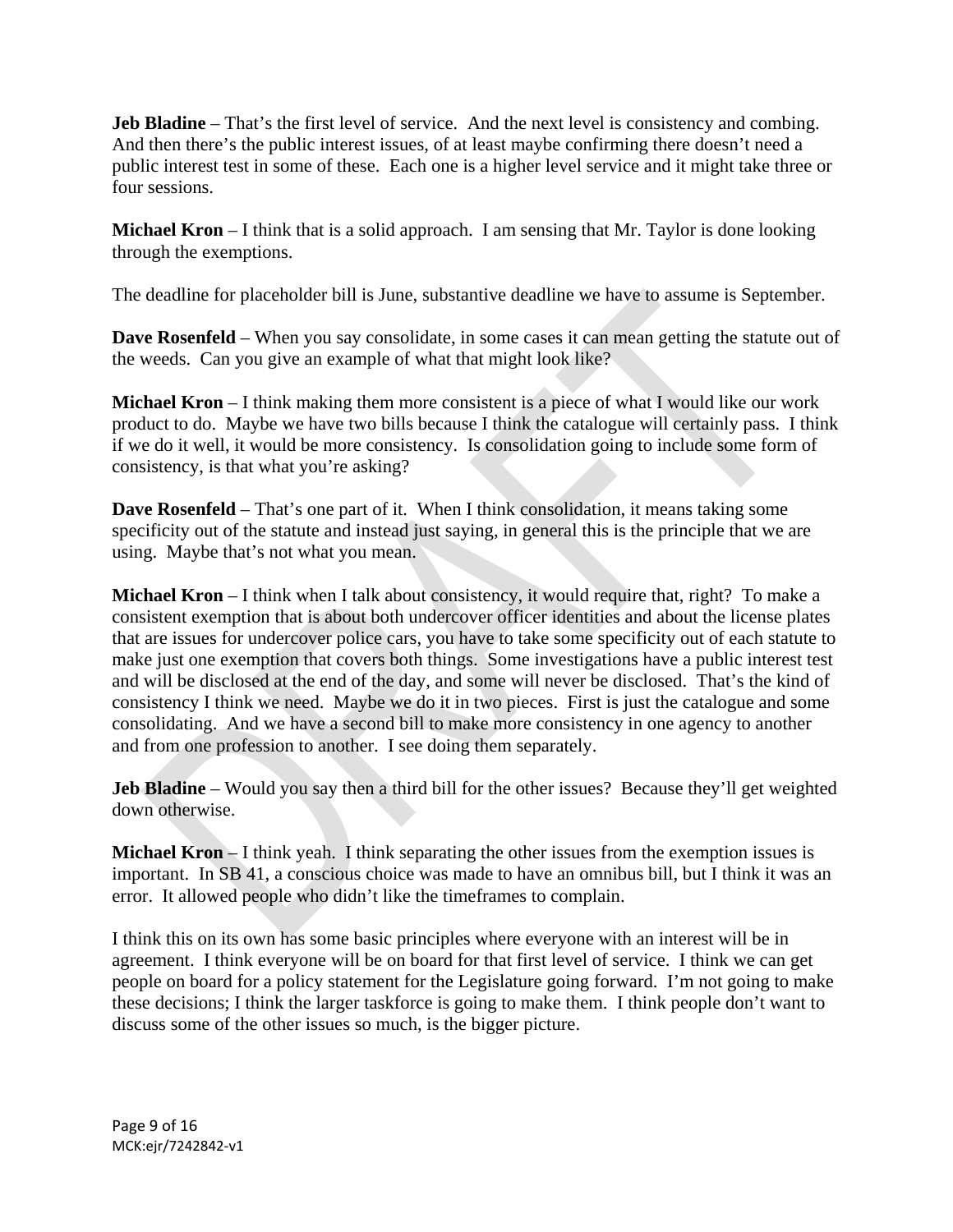**Betty Reynolds** – The public interest test, would that be mitigated in your mind by a temporary test? This exemption shall apply until the need creating the exemption no longer exists. Maybe just the 20% form the lenses of will this be temporary.

**Jeb Bladine** – I'm not in any huge rush to try and legislate the public interest test. I just wish there was some recognition and understanding. What we find in the media, is that it's easy for officials to say there is not public interest in this and not look into it.

**Betty Reynolds** – I'm wondering if that is maybe one more task that we could take on, but it doesn't sound like it.

**Jeb Bladine** – In the combining and the consistencies, I think the public interest is an important part of that. It might be that some things could be temporary. I like that three bill approach. The other approach is to throw it all out and start over, the bulldozer approach.

**Michael Kron** – It does have some appeal, doesn't it?

**Jeb Bladine** – You could do that in 1974, but starting over from scratch is hard.

**Dave Rosenfeld** – This seems so reasonable, it will be interesting to see how the task force reacts, and then to see how the legislature and public react to this. This would be meaningful, because you're ending up with less.

**Jeb Bladine** – It needs to be an infrastructure that is set up to fix things later, if we can't fix it all now.

**Dave Rosenfeld** – It's very difficult right now to have an informed public debate about our public records law.

**Michael Kron** – Should we talk about the next steps for our work?

**Robert Taylor** – I'm in favor of that, the next steps.

**Betty Reynolds** – My notes for the mediation exemptions were, can these be consolidated, and are these temporary? I have a feeling the conversation might lead us to the same place. But I've done the work.

**Dave Rosenfeld** – I'm very curious to see where we land on considering next steps, and then get into some of the specific questions. I might want to get into that later on.

**Michael Kron** – It's a little bit abstract. I can give you a roadmap of what it would look like. I would like to have something to take something back to our bigger group. I think the consensus is that we should be doing at least two things – first we should be going forward with the idea of a catalogue, which does not need to be legislated. It could be a document that you find of the Attorney General's website, but I think it's more useful for it to be legislated. I think putting an effective date on the repeal of the catch-all exemption is a good idea. The second thing is to

Page 10 of 16 MCK:ejr/7242842‐v1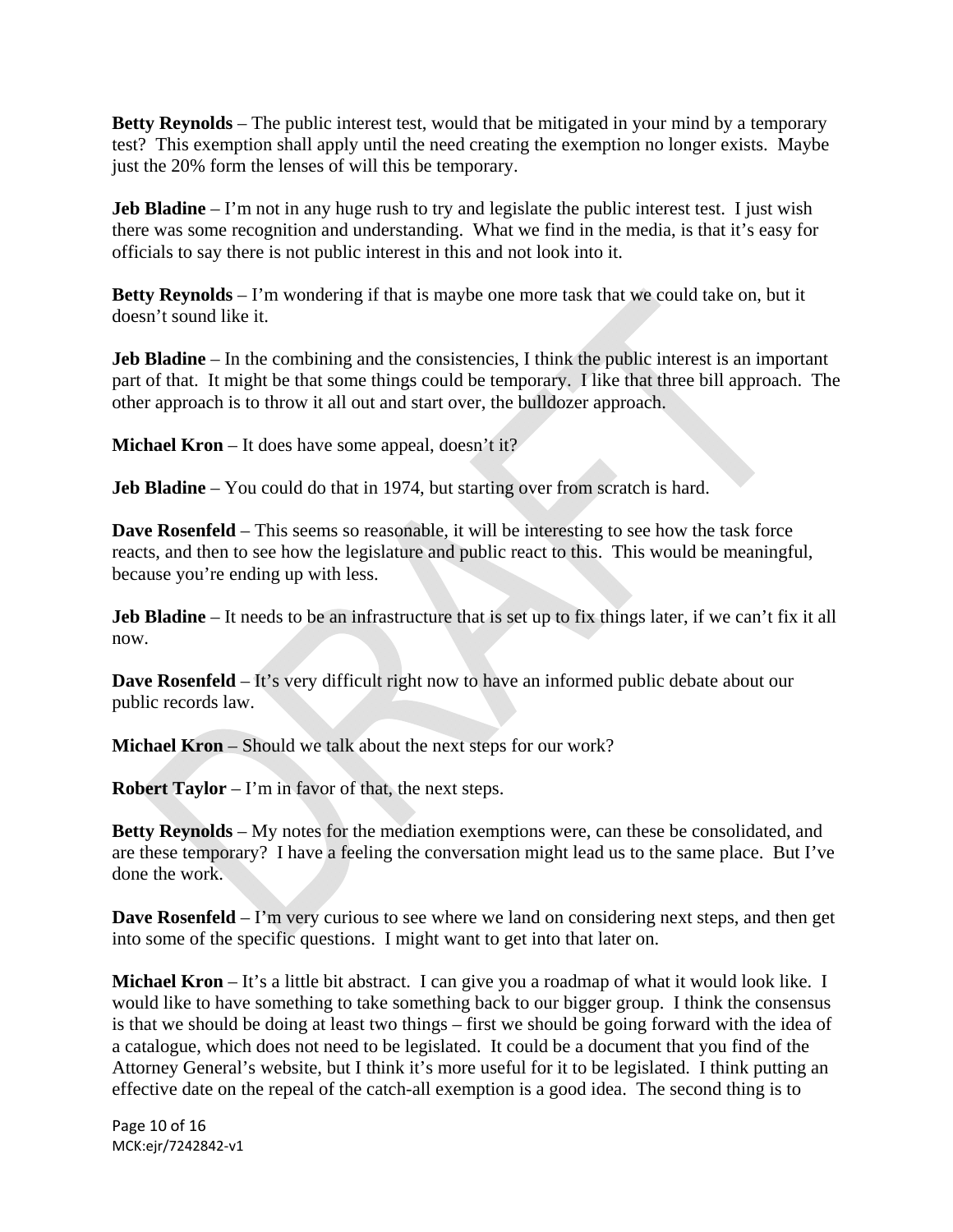proceed with trying to combine the ones we think can be combined. I'm happy to work out a report of based on my spreadsheet that says here are the areas we can combine, here's a summary of what that would look like, and here are the reasons why this is the approach your subcommittee is recommending.

I don't know how to get you guys to see it before it gets presented as a draft, but maybe that's the thing to do, is to bring it as a draft report to the larger committee.

**Jeb Bladine** – You're talking about these hundred?

**Michael Kron** – These 108. I did not include the exemptions I thought should be left alone, or the exemptions that I thought should be eliminated, or the ones a lot of us agreed should be eliminated. In preparing that report, should I include that in my list of things to consolidate? I will put them in and flag them, and state how many people on the committee think it should be eliminated.

**Dave Rosenfeld** – I think people would be interested in that.

**Robert Taylor** - All 108? It may focus us better to say here is what the majority of us think should be eliminated.

**Michael Kron** – I will add the 20 that are not in this list, and attempt to write a draft report that's not just a spreadsheet. I think we should continue work similar to what we did here on other groups of exemptions. I think it will be helpful for me to make this kind of list before you guys look at it, so I that is something I will work on with my public records counsel.

**Jeb Bladine** – You got all the exemptions in big categories already? And you just haven't done the sub-categories? How many big categories are there?

**Michael Kron** – Preliminary. There are four big categories, so we have two left. Unfortunately they are the two big ones. You will have to be patient with me and Noah because we will be doing it without the guidance that I had when doing the one that's in front of you.

I color coded each group so people could sort how they wanted to and would be able to find it again. I will try and figure out something that will be compatible with our website.

I would like it if we can meet again next month. Does economic affairs sound okay to everyone as the next category?

**Jeb Bladine** – Maybe everyone could look at the public interest columns on this and you could say what you think about it. I'm happy to keep working on the other exemptions. It's fairly easy and straightforward.

**Michael Kron** – I feel like you did a good job here. You pulled out the statutory language but someone talked about the weirdness of the test we use. What we're really talking about is a

Page 11 of 16 MCK:ejr/7242842‐v1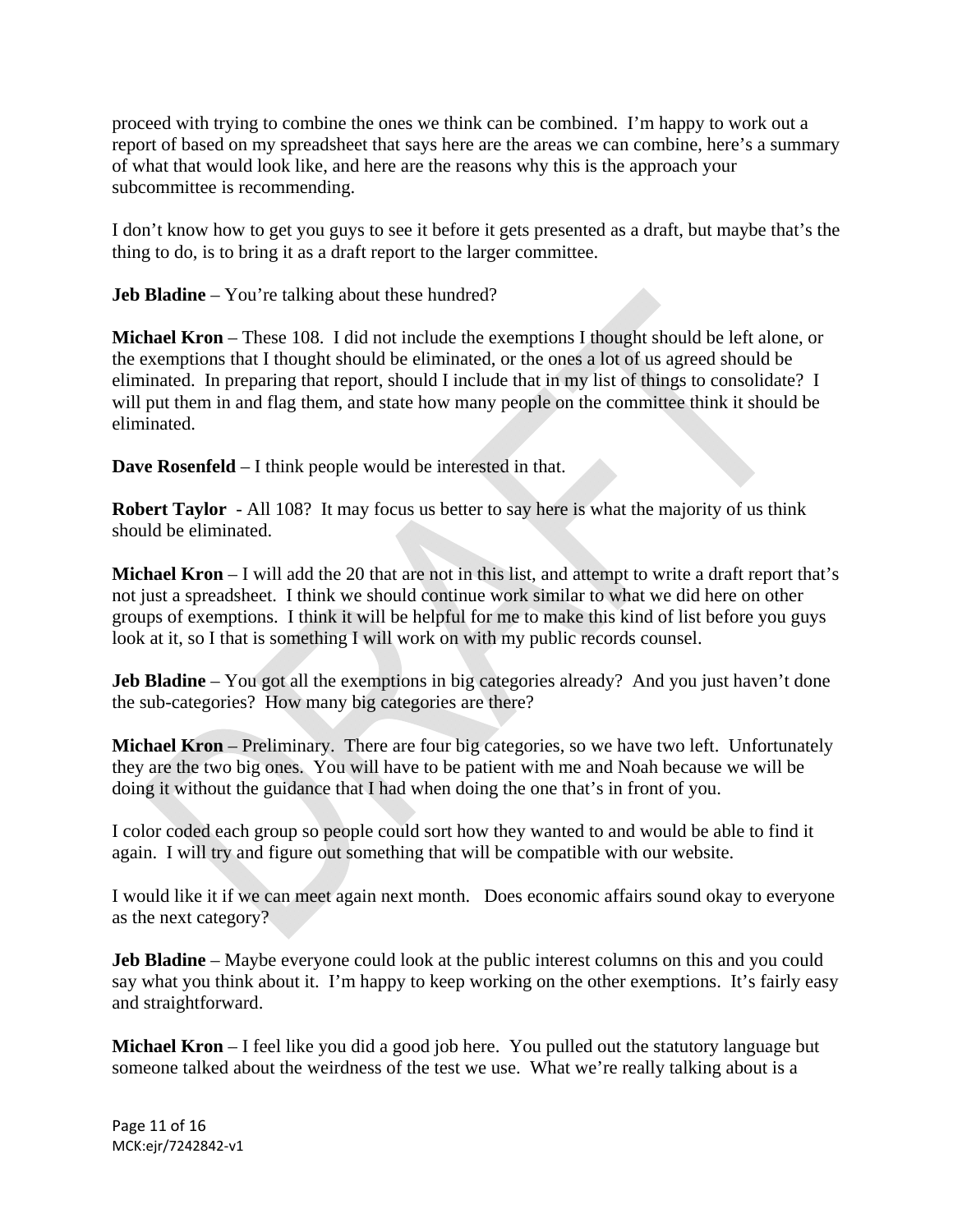colorable claim of public interest, like kind of a one, two, three, four. A similar kind of rating, what does this mean and how does it appear?

**Jeb Bladine** – I wasn't trying to make an editorial comment, I was just trying to record what it says.

**Michael Kron** – I would be interested in the editorial comment.

**Jeb Bladine** – A lot of them are purely exempt because they aren't subject to a public interest test. Maybe a lawyer should tell us what the difference is between 'shall not divulge' and 'shall be treated as confidential'.

**Michael Kron** – I'm more interested in the public interest stuff. I just remember when we talked about the public interest in the larger group last time, that the words we use don't really seem to be what we're talking about. Words of the statute aren't always related to the question that we should be asking. Basically, how significant is this public interest, and how significant does it have to be to get over the exemption?

**Jeb Bladine** – There's' a subcategory of that, unrelated to the underlying information and more related to the performance of the individual. That's the bulk of our public interest arguments. There's a lot of different nuances to the public interest.

**Michael Kron** – It didn't sound like anyone else thought we should burden you with that task.

**Robert Taylor** – I have a comment on the public interest – seems like Jeb if you already don't think the public body did what they were supposed to do, and you want the records to demonstrate that, and it's up to the public body to get that stuff, you aren't going to believe them if they tell you it's not in the public interest. It seems unreasonable to me. You already don't trust them, and you aren't going to trust them when they say it's not in the public interest to give it to you. I would feel better if we had fewer exemptions, but make them categorical. Either off limits or you get it. Don't leave it up to the public body to do this balancing test, because you don't trust them anyways.

**Jeb Bladine** – I think that overstates. It's a check and balance process. We don't have hardcore distrust of a specific person. Generally that there is a public interest often in the way that government does things. Usually what we ask for is not about someone doing something really wrong; it's the way government adjudicates things and the way that it treats the public body that interests us.

**Dave Rosenfeld** – Most of the time that we are doing public records requests, it's because there are decisions that are consequential, and we want to see what the public official used to make their decision, so we can independently verify if we feel they made the right decision. Where we have gotten frustrated is when those officials wouldn't turn that information over. We weren't hostile to the decision, we just didn't know because we didn't have the information in front of us. We thought there was interest in getting a second opinion outside of the government. There's

Page 12 of 16 MCK:ejr/7242842‐v1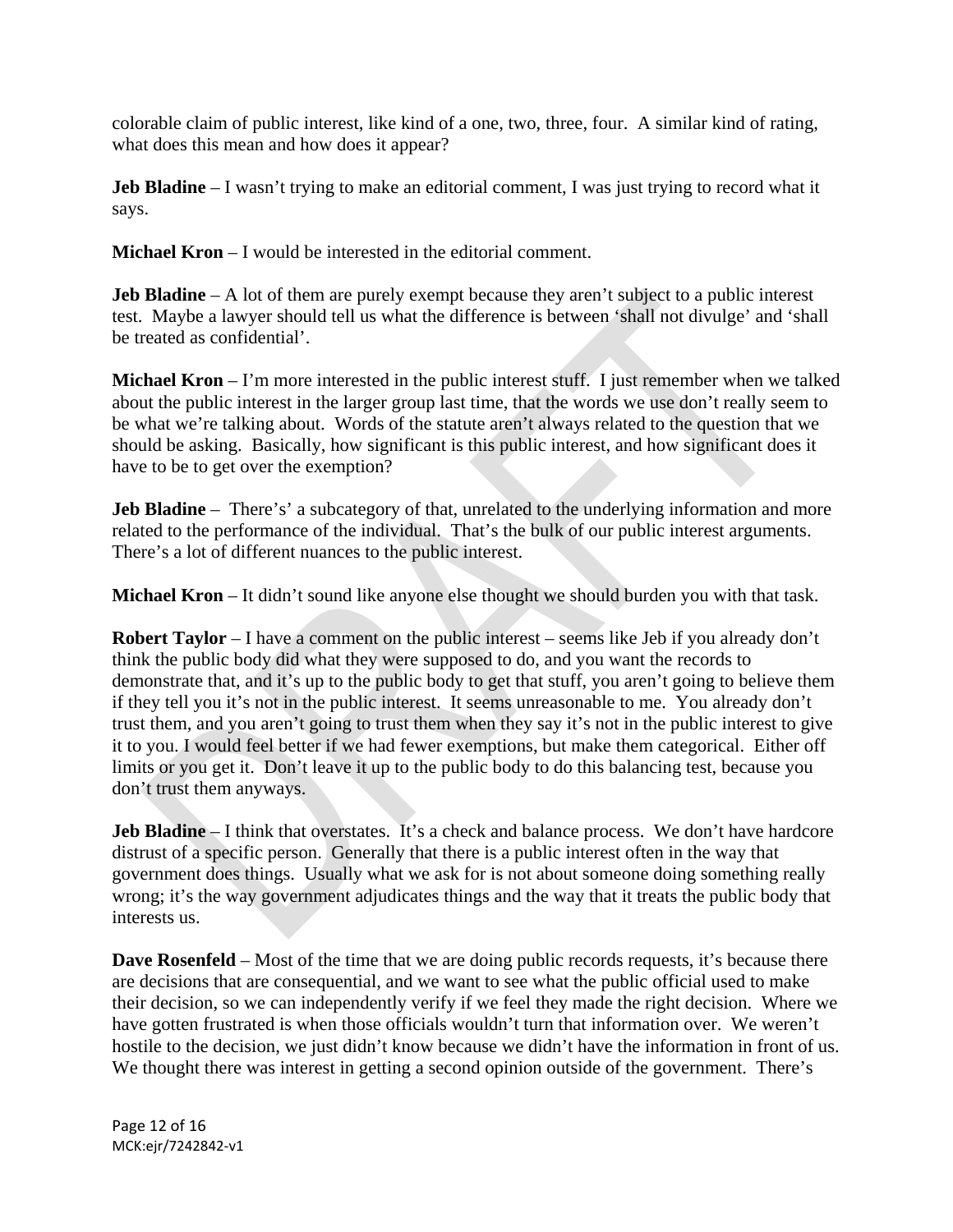just a lot of 'trust but verify'. Upon seeing the information that the public official used, we come to a different conclusion sometimes. That process has been useful in the ultimate outcome.

**Robert Taylor** – To me, that argues in favor of a rule that says if the public official relied on it, it gets disclosed.

**Michael Kron** – That's where people come to the AG's office or the DA's office to get an opinion on that. I think a lot of people trust us to make those calls objectively. I am nevertheless excited at the idea that there might be some kind of ombudsman-type position created following the Secretary of State's report. Ideally for me, I would love to see a process where that office will decide what is subject to disclosure and apply the rules independently.

There are cases where, one of the exemptions that comes up in, is discipline of public employees, it has a public interest balancing test. Our office has been pretty consistent over the decades now that whether it should be disclosed depends on the conduct and the nature of the position the person holds. It depends on those things taken together.

I think the public interest test, where I agree it may be problematic to ask agencies to make that determination themselves. DOE has been under scrutiny for a long time over the handling of these Betsy credits, and they acknowledge that the scrutiny is deserved. The requests go to them and they apply the public interest test – from the public's perspective, why do they get to apply this? And why do I have to go another step to get somebody neutral to take a look at it. I think it has problems.

**Betty Reynolds** – Jeb has said a couple of times that the public interest can't be defined. Looking at the definitions of 192, they're pretty bland. Maybe take a shot at defining public interest in there.

**Jeb Bladine** –There ought to be something that provides some kind of guidance. Even though public interest is very different in all kinds of situations. With discipline, doesn't it bother you that two people are accused of sexual abuse, and one person gets disciplined for it but he keeps his job. That is exempt, but one person doesn't get disciplined for it and that's public?

**Michael Kron** – I think the conduct you just described is egregious enough that it would bother me, yeah. Again, I have a hard time believing that's the conclusion our office would come to.

**Jeb Bladine** – The documents that lead to discipline are confidential. The same process that doesn't lead to discipline is arguably not.

**Michael Kron** – But it's an exemption that has a public interest test.

**Robert Taylor** – Maybe my gripe is less about the test itself, maybe it's more of who the decision maker is on that.

**Jeb Bladine** – It should go to the ombudsman.

Page 13 of 16 MCK:ejr/7242842‐v1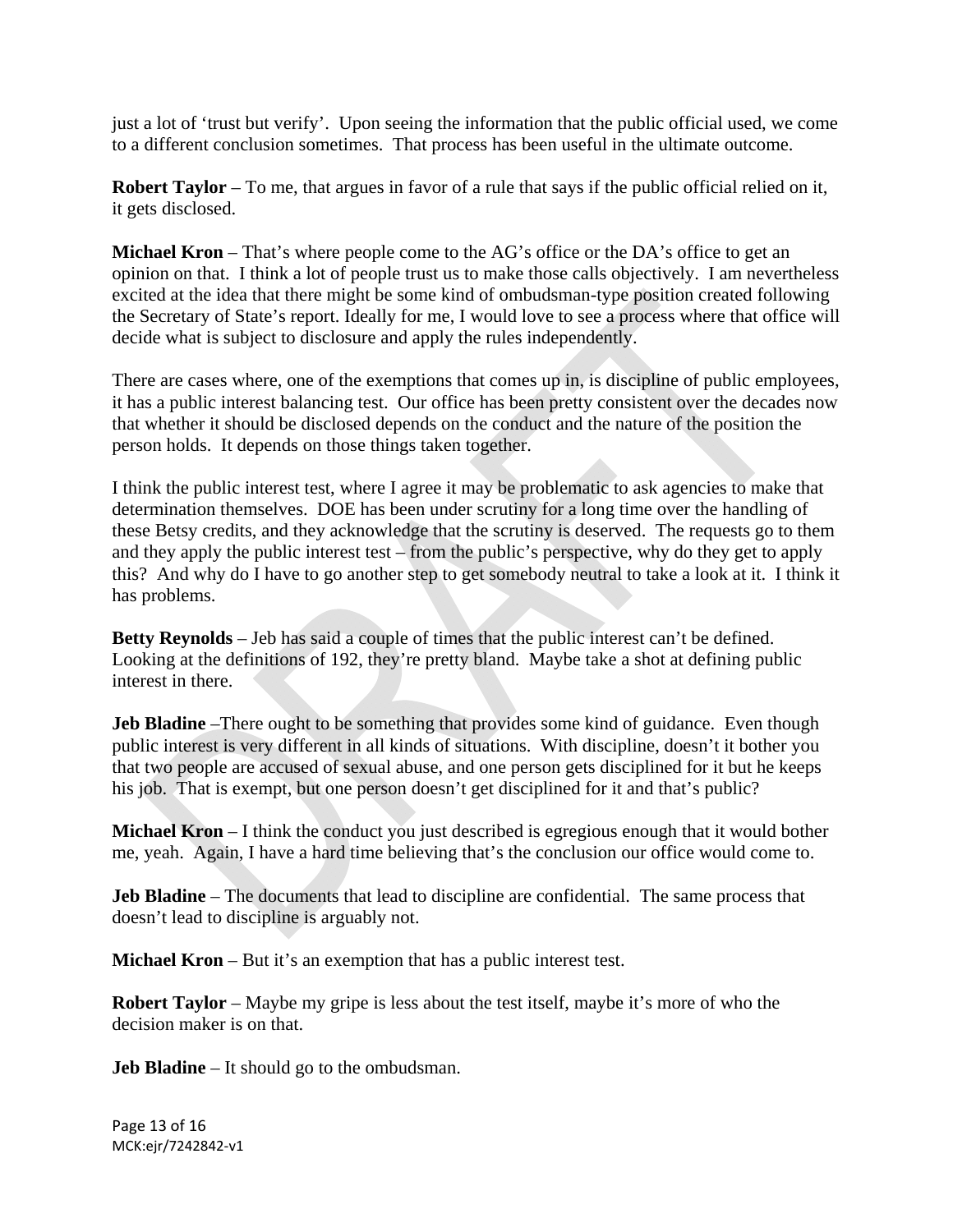**Robert Taylor** – Maybe there is opportunity for the larger group to make the recommendation on where that should go.

**Michael Kron** – Unfortunately Gina, our Governor's Office representative, will not be at our taskforce meeting. But I was hoping to put that on the agenda. Maybe we will want to talk about it anyway in her absence. I haven't set an agenda for our larger group meeting yet. Does anyone have the time?

We are almost out of time. I am very happy with both the process and the next steps we have identified. I think it's the right approach from my perspective. I want to make sure that if anyone else wants to voice anything that we didn't get to talk about.

**Josh Nasbe** – I have something. Two exemptions that are court specific and the judge makes that determination. Changing decision maker is a big deal. I would like you to consider that when combining things. We should have a longer conversation about that.

**Jennifer Johnston** – [Much of this comment is inaudible] Public bodies have a lot of information about the public we have in public trust. We have to be careful about releasing that, look at a lot of exemptions carefully. Rather than having to look at 50 different places, it would be nice if we knew when we got a request – we should give you their name, but not whatever we can reach consensus on.

**Michael Kron** – Personal privacy is going to be the last one that this subgroup tackles. The complete list is posted on website. I can't guarantee nothing was missed, but I think it's the best list of Oregon exemptions that is out there.

**Kevin Ohr** – We are watching this very closely because we think this is a very important issue. I was hearing some things that I want to pass back to you, that I think are very interesting. I heard the word "infrastructural approach" and categorical ways of approaching this. It seems like one of the things you could strive to accomplish is a philosophical approach and what I assumed you were doing by these 108 is a sampling technique. Going and getting something that would help you get a good idea of what's out there and how you would improve the situation; but also apply that to the rest of the exemptions. I heard a lot of good ideas and I think it's important to consolidate those into a set of principles. Those might end up being more important than anything else you do. Going forward, the public is going to want to understand why these exemptions exist. Ultimately they are the judge of what is in the public interest, is the public. If they can understand it, simpler is better. We may find that the public not knowing, or not caring, does not negate the public interest. The public doesn't have to have an opinion, they just need to know.

**Michael Kron** – We are going to be rolling out an email address so people can send their written comments to the taskforce, and we will compile that commentary for the taskforce and for the public.

We are going to do another public outreach function. I appreciate that commentary and it relates back to the policy statement we are working on. While talking about what a policy statement

Page 14 of 16 MCK:ejr/7242842‐v1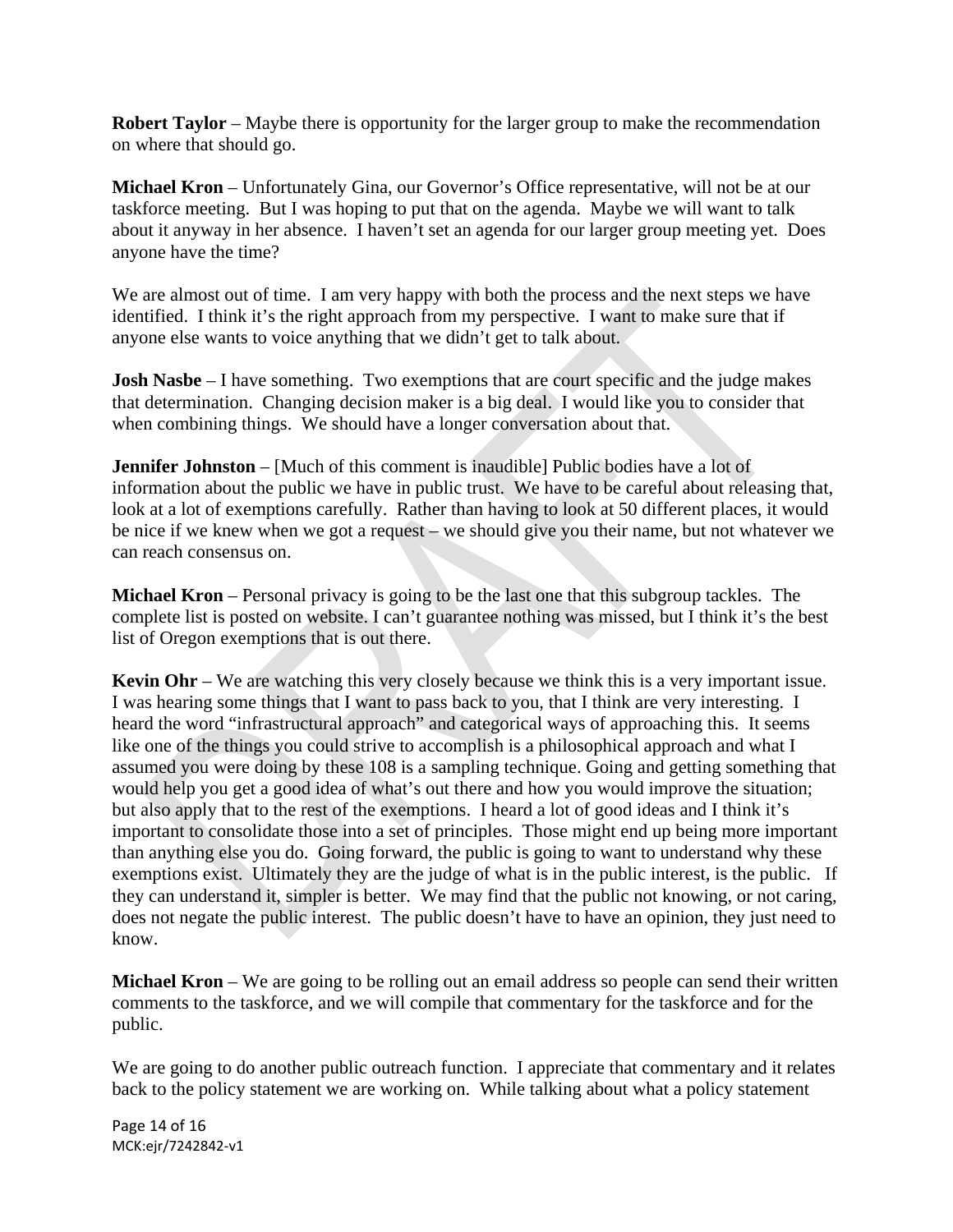would be, the feeling of the taskforce of a whole was that it would be helpful to know what is in there.

**Kevin Ohr** – I heard a couple of different approaches and you could list the pros and cons of each one. I heard the bulldozer approach; let's fix 20% and then tackle the rest; another one might be this philosophical or categorical approach. If you were to present folks with these, they may appreciate the wisdom.

**Ben Bittig** – One thing Ms. Reynolds said is that the definitions are clear. I brought an example [inaudible]. What it is talking about is a governing body, and this organization pops out [inaudible]. The way this plays out is that the Oregon School Board Association is actually providing legal advice to school boards about how to pop out of the public records law, and that is kind of significant. The last page shows how it's happening with the Beaverton School Board. I'm concerned when you get into the definitions and there are holes in the public records law.

**Michael Kron** – I just want to correct you, this is a way to potentially get around the public meetings law, but the public records law would continue to apply. The issue you've identified is interesting in terms of the public meetings law, and I think you are correct that this body is not technically subject to the public meetings law, although we are complying with it, that this is not a public records law issue because the status of the records is not going to change.

**Ben Bittig** – My understanding is that in order to have public records, is that one door opens up another door. If you cut off the public meetings, then you have no public records. Am I correct?

**Michael Kron** – You're not required to take minutes. That is a records issue, but it's beyond the scope of this task force.

**Betty Reynolds** – just want to thank you for bringing that up. Chapter 192 covers both meetings and records.

**Michael Kron**- I have one minute.

**Dave Rosenfeld** – At almost every subcommittee and committee meeting there has been a lot of interest. A lot of the same faces and a lot of new faces. Threes only so much you can say, but if people have any more substantive comments, I would be interested in reading it. It would be good to get a reality check of if we are on track or not.

**Michael Kron** – I was planning on endorsing this categorizing idea, but I think it's a good suggestion to kind of talk about these other approaches.

**Betty Reynolds** – Back to Ben's comment – what I was talking about are the definitions in 192.410, which relates to public records. Potentially trying to define public interest, but I want to make sure it's not something we are going to proceed with.

**Michael Kron** – I think it's something to take back to the group.

Page 15 of 16 MCK:ejr/7242842‐v1